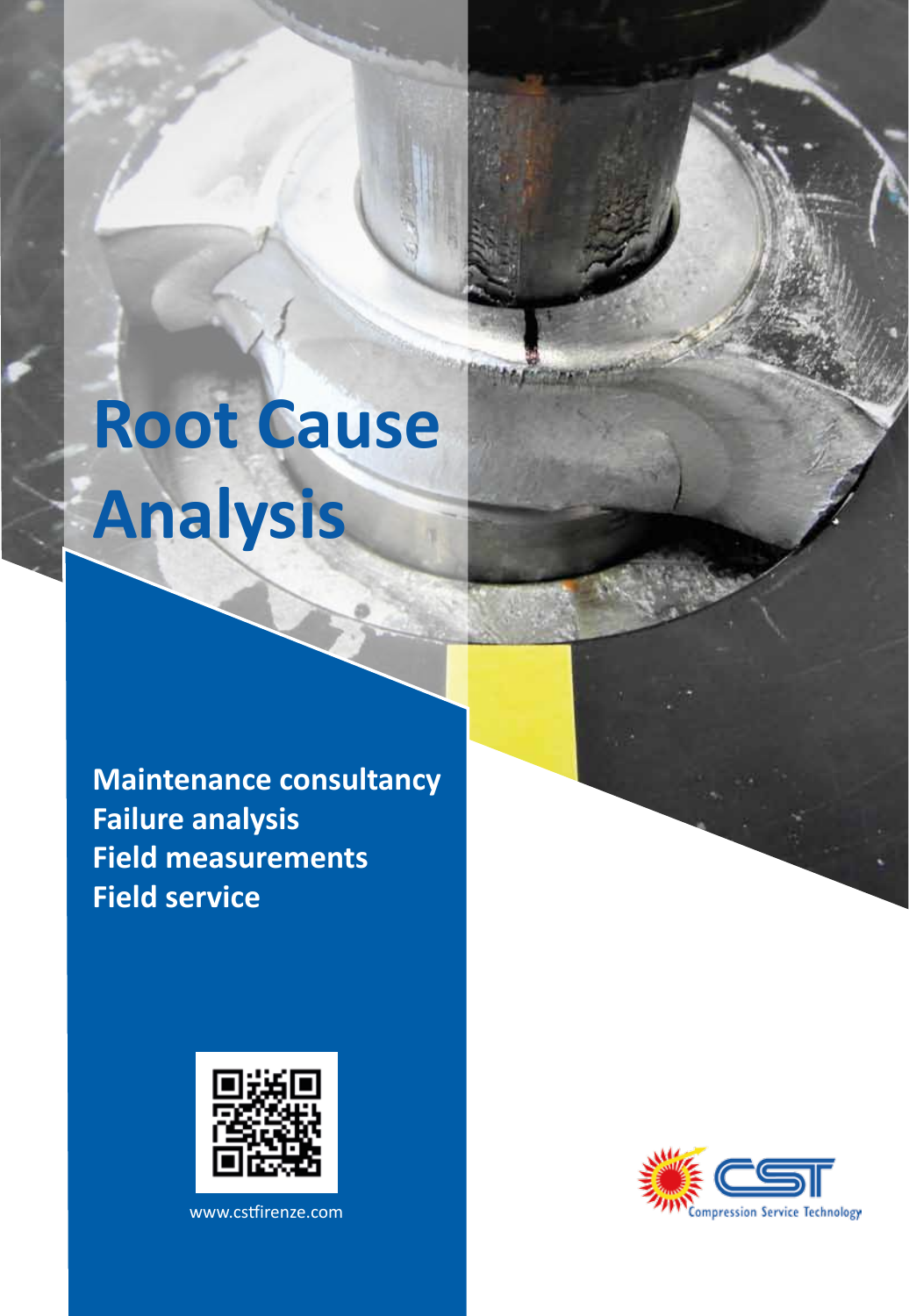### **Solutions for Maintenance Providers & End Users**

Compressors are generally reliable devices until the functional boundary conditions remain unchanged or within their limits. Variable process conditions, liquid, dirt or poor maintenance are often the cause of component failures.

It is not easy to prevent and repair occurring failures because usually they are not manifested clearly by the machine behavior. A Root Cause Analysis can highlight the failure source, in order to avoid future similar events. The Tool Box of CST to make a successful RCA includes the following means:

#### **Vibrations measurement**

Machinery vibration is one of the main causes of damage and failures in industrial plants. An accurate vibration measurement campaign can highlight abnormal vibrations and it is an important step to detect and prevent failures.

Leveraging on our multi-disciplinary technical expertise is the key factor to diagnose and solve (recurring) problems.

#### **Diagnostic and monitoring system for reciprocating compressors**

CST developed the PAD (Predictive Asset Diagnostic), a cost effective diagnostic system for reciprocating compressors, which is a necessary step to pass from a preventive to a predictive maintenance philosophy. The PAD is based on a CST proprietary software Reciperf and it compares real-time operating data. with the theoretical calculated values, pointing out deviations and giving alerts about the health status of the equipment.

#### **Failure Analysis**

The CST failure analysis starts from the damaged parts inspection (visual and metallographic analysis) goes through the investigation of the real operating conditions up to the FEM analysis. Its goal is to determine the root causes of the failure and reconstruct the process that finally led to the **Troubleshooting occurred damage.** 

#### **Problem solution capabilities**

CST experts can support the client to implement the necessary modifications to solve the problem and avoid its recurrence, leveraging on its mult-decade experience and worldwide capability of intervention.



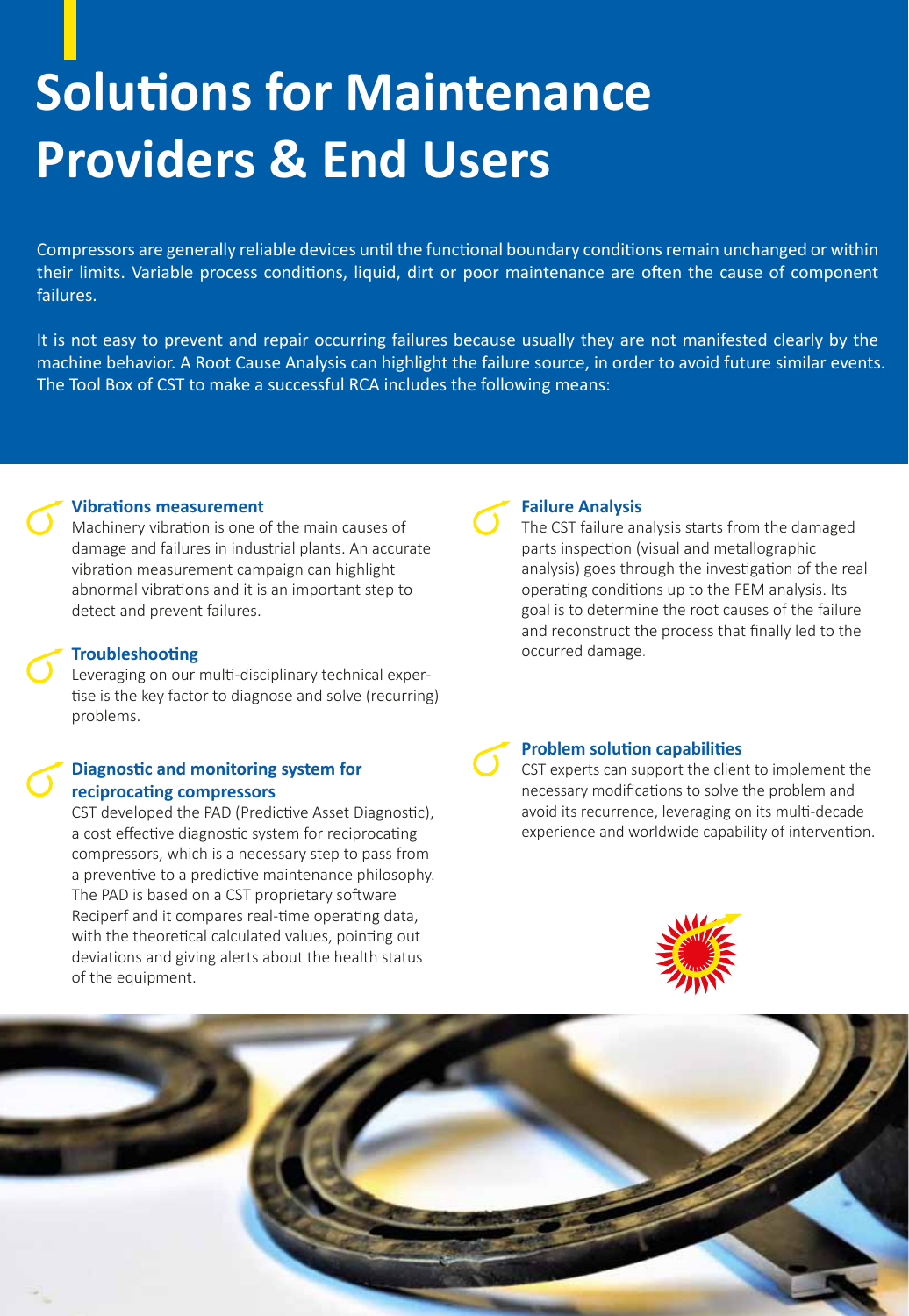

### **CST PLUS**



#### **Long experience**

Technology senior leaders whose knowledge is indisputably recognized worldwide.

#### **High tech tools**

We are always at the cutting edge of technology.



#### **Quick reaction time**

On the contrary of large, heavy organizations, CST can mobilize its specialists to the farest place in the world with a very short advance.

#### **Multidisciplinary approach**

CST service experts are compression system and machinery specialists too. This is the key for providing effective preventive suggestions, recommendations and solutions.

## **CST SERVICE PORTFOLIO**

- Pulsaton and Vibraton Analysis
- Rotor-dynamic Analysis
- Torsional Analysis
- Field measurements
- Machinery upgrades
- Lubricaton system
- **Trainings**
- **Troubleshooting**

# **Not only service**

Thanks to its mult-decade experience in compression system design and service, CST can provide to its customer, not only on site service with RCA for compressor but also the solution to overcome the encountered problem.